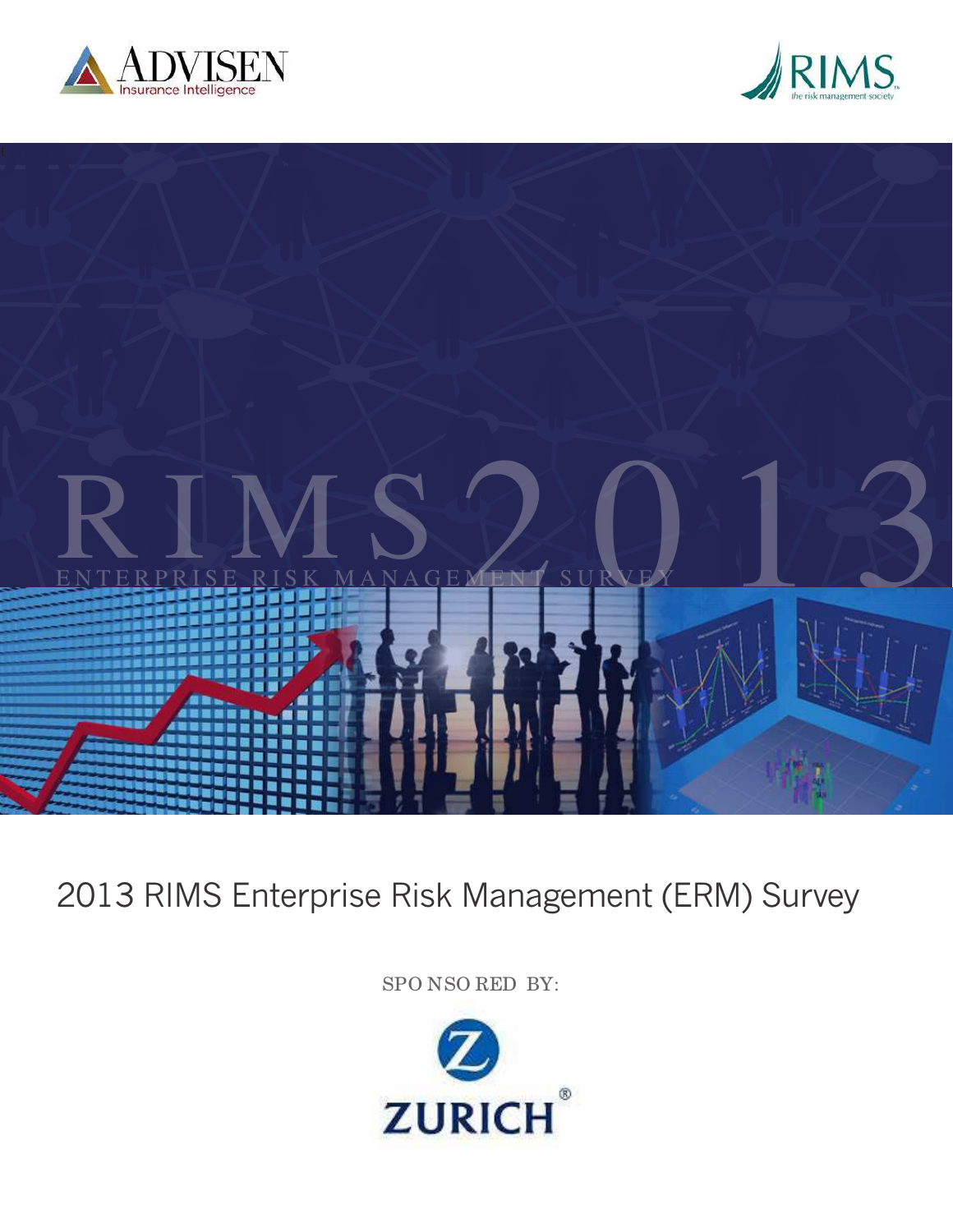Administered by: Advisen Ltd. Sponsored by: Zurich Authored by: RIMS and Advisen Ltd. Publishers: *Mary Roth, ARM and Thomas Ruggieri* Co-Editors: *Josh Bradford, Advisen and Carol Fox, ARM, RIMS*

# **About Advisen**

Advisen generates, integrates, analyzes and communicates unbiased, real-time insights for the global community of commercial insurance professionals. As a single source solution, Advisen helps the industry to more productively drive mission-critical decisions about pricing, loss experience, underwriting, marketing, transacting or purchasing commercial insurance.

# **About RIMS**

As the preeminent organization dedicated to advancing the practice of risk management, RIMS, the Risk Management Society™, is a global not-for-profit organization representing more than 3,500 industrial, service, nonprofit, charitable and government entities throughout the world. Founded in 1950, RIMS brings networking, professional development and education opportunities to its membership of more than 11,000 risk management professionals located in more than 60 countries. For more information on RIMS, visit www.RIMS.org.

# **About Zurich**

Zurich is one of the world's leading insurance groups, and one of the few to operate on a global basis. Zurich's mission is to help their customers understand and protect themselves from risk. With about 60,000 employees serving customers in more than 170 countries, they aspire to become the best global insurer as measured by their shareholders, customers and employees. Zurich helps individuals, smalland medium-sized companies and global corporations around the world understand and protect themselves from risk by offering a wide range of insurance products, solutions and advisory services. They are very proud of their position as thought leader in Financial Lines.

Copyright

©2013 by RIMS and Advisen Ltd. All right reserved. Advisen Ltd. Is a registered trademark. No part of this publication may be reproduced or transmitted in any form or by any means, electronic or mechanical, including: as a basis for an algorithm, photocopy, recording, or any other information storage, retrieval system, or for 3rd party benchmarking, without prior written permission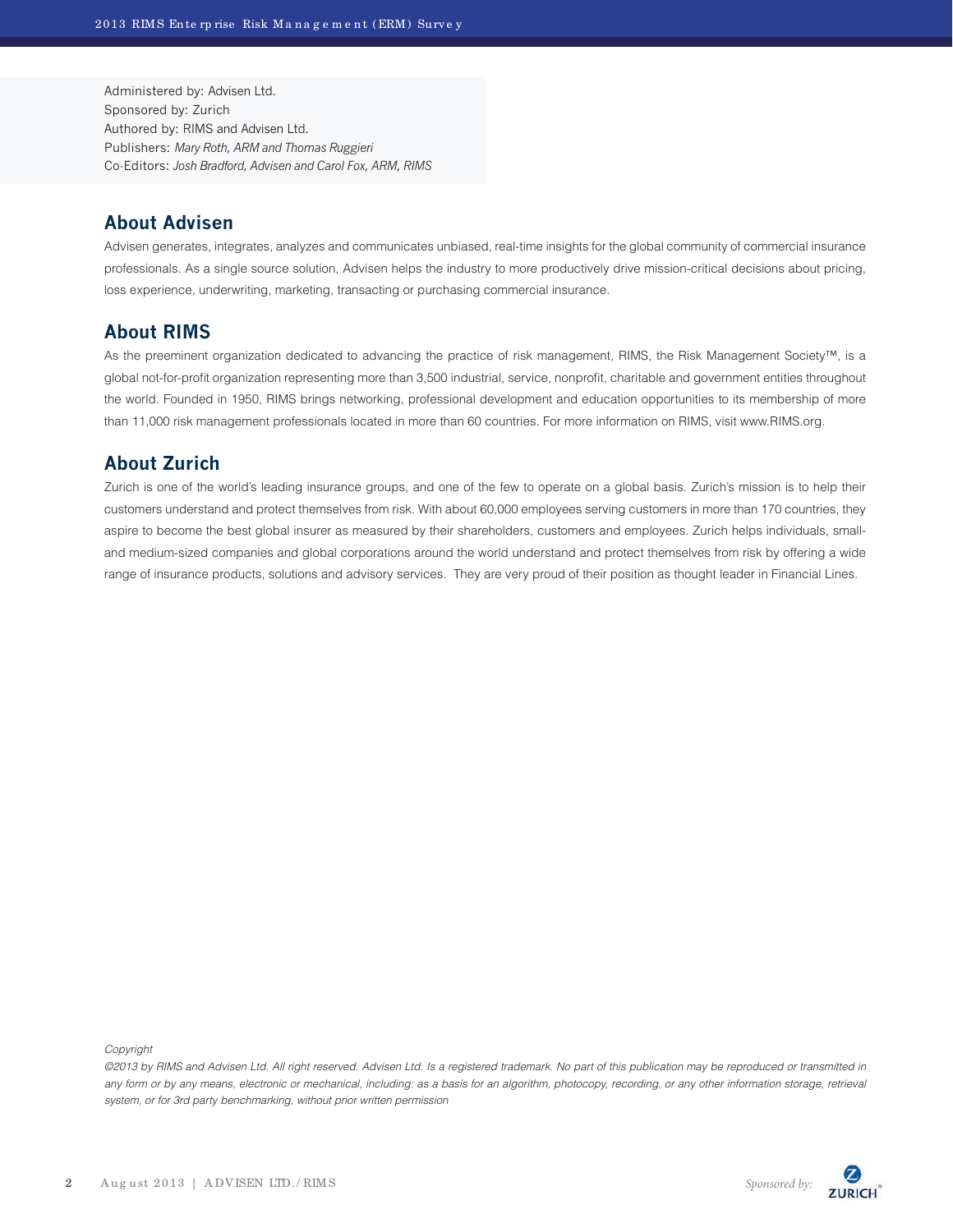#### **Executive Summary**

The idea of enterprise risk management (ERM), or managing organizational decisions and activities through a strategic risk discipline across a full risk spectrum, has long held appeal for many organizations. In the past, however, turning the theory of ERM into a reality had proven challenging for many of those same organizations. Fully understanding the concept, communicating the benefits and justifying its costs were often cited as hindrances. Based on the findings of this study, however, what was once largely fodder for risk management consultants, economic think tanks and ratings agencies is now increasingly viewed as a necessary practice by much of the risk management community, executive management and regulatory agencies.

# **About the Survey**

The 2013 RIMS Enterprise Risk Management (ERM) Survey is a follow up to the 2009 and 2011 surveys on the same topic. The purpose of the survey is to gain insight into the current state of, and ongoing trends in, enterprise risk management. The survey was conducted online for nine days, beginning February 20, 2013 and ending February 28, 2013. Invitations to participate were distributed via email to 13,075 risk managers, insurance buyers and other risk professionals. The survey was completed at least in part by 1,095 respondents, for a response rate of 8 percent.

#### **ERM acceptance reaches critical mass**

Results of the 2013 survey suggest that ERM, as noted in Everett Rogers' research on innovation diffusion and market acceptance, has now reached critical mass (over 60 percent). This is the point in time within the adoption curve that the sheer number of adopters assures that continued adoption of the innovation becomes self-sustaining and creates further growth (Exhibit 1). A tipping point occurs earlier, once an idea reaches a 15% to 18% adoption rate (beyond just the innovators and early adopters). In sociological terms, the tipping point is when a previously rare phenomenon becomes rapidly and dramatically more common. With successive groups of consumers adopting the new technology (shown in blue), critical mass pushes its market share (yellow) to eventually reach the saturation level.

In response to the question "To what extent has your organization adopted or is considering an enterprise risk management (ERM) program?" nearly 21 percent said they have a fully integrated ERM program to address risk, up 4 points from 2011 (when the tipping point first became evident for full integration). Forty-two percent said they have a partially integrated program, up 5 points from 2011. The combined 63 percent with either a partially or fully implemented ERM programs continues the upward trend in ERM adoption, from 54 percent in 2011 and 36 percent from 2009 (Exhibit 2).





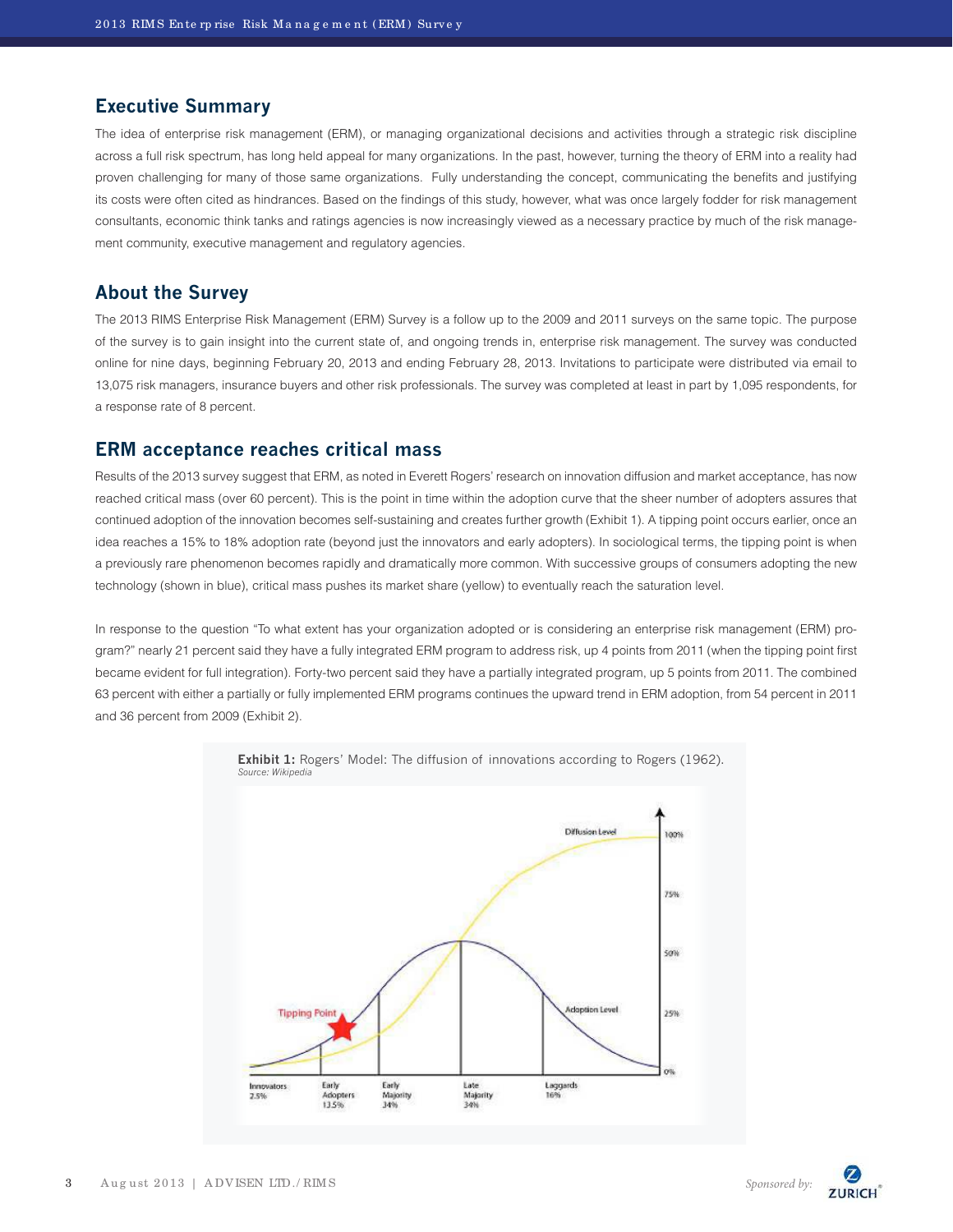Of the respondents who do not have a full or partial ERM program, nearly 20 percent are either in the process or are planning to investigate an ERM program within the next year. This is down 6 points from 2011, explaining in part the increases in partial and full implementation. With 83 percent either adopting, in the process of adopting or considering adoption, this data also points to enterprise risk management continuing its upward trend as an accepted and mainstream discipline. Still, 17 percent of respondents do not have an ERM program (down 3 points from 2010). This suggests that a segment of the risk management community will be slower to – and in some cases may never – adopt the ERM discipline. This too is consistent with Rogers' theory that 16 percent lag in adoption.



# **The risk manager's role in ERM**

Between the 2009 and 2011 survey there was a significant increase (27 points) in the risk management department's role in implementing ERM programs. Between 2011 and this year, however, the upward trend has leveled off. In response to the question "With respect to ERM in your organization, the department that is primarily responsible for directing ERM activities", 56 percent said risk management, down about 3 points from the 2011 survey. A new entrant this year, the Finance Department, came in second with 12 percent, along with Internal Audit also at 12 percent (Exhibit 3).<sup>2</sup> The emergence of Finance on equal footing with Internal Audit may signify greater alignment with organizational needs for risk impact analysis to include more detailed financial metrics, such as potential outcomes on capital, liquidity and earnings.

Even when the risk management department is not taking the lead role, risk management involvement in ERM activities is substantial. In response to the question "With respect to ERM in your organization, is the Risk Management Department involved with ERM activities?" only 3 percent said the department was not involved in ERM activities, and 68 percent reported full engagement.

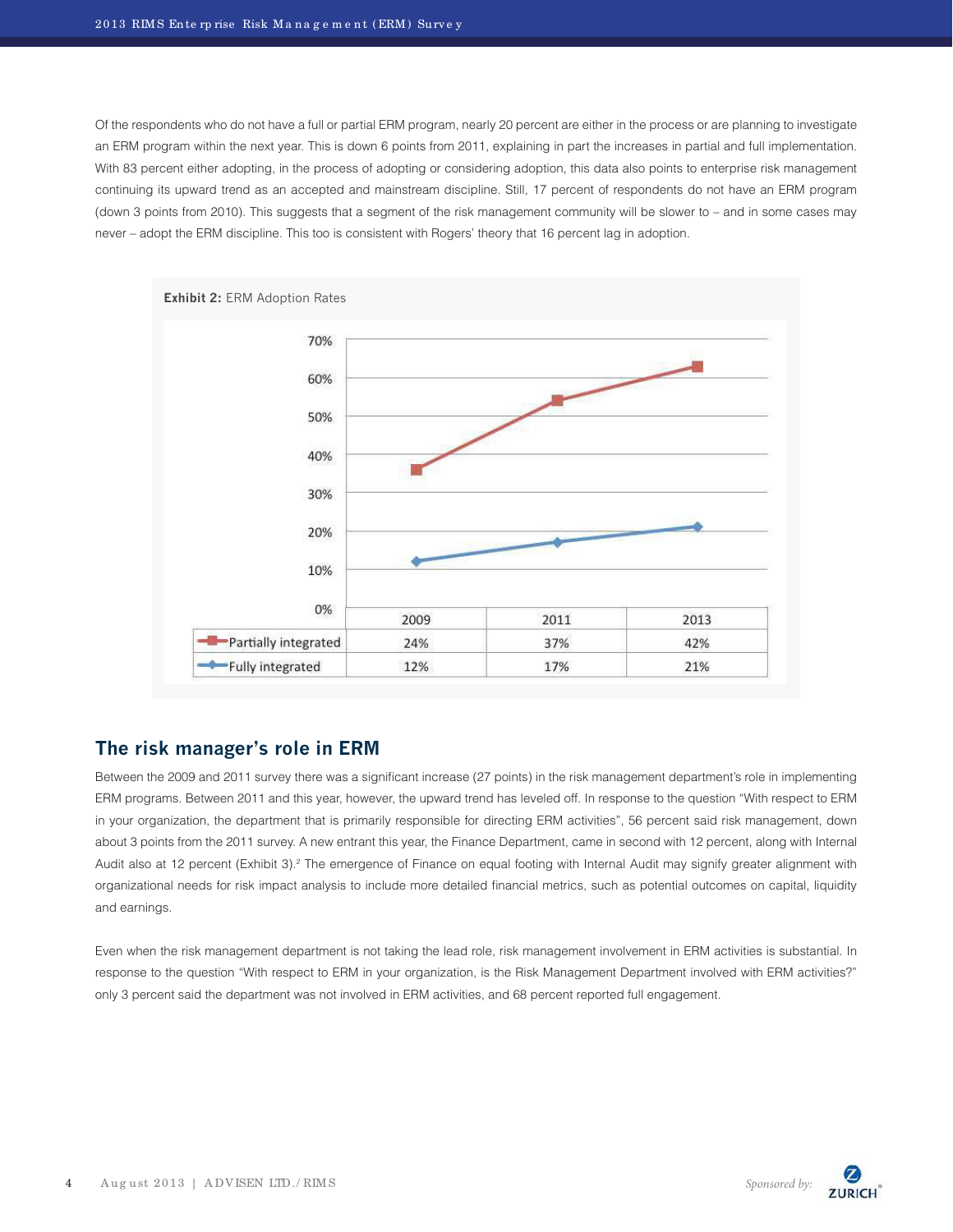

**Exhibit 3:** Department primarily responsible for directing ERM activities

While the Risk Management Department is heavily involved in the ERM program, many other departments within an organization also play active roles (Exhibit 4). We posed the question "Which risk functions within your organization are included in ERM activity planning and execution?" Consistent with the 2011 survey, three departments were named especially often: Legal (74 percent), Internal Audit (73 percent) and Compliance (68 percent). Other high ranking answers include IT Risk Management (63 percent), Operations/Safety (62 percent), Strategic Planning (61 percent) and Business Continuity (59 percent). All remained relatively consistent with the prior survey, with the exception of IT Risk Management which increased by six points from the previous survey. An emerging dependence on cloud technology for product and service delivery, along with frequent headlines about cyber threats, may have led to this area gaining prominence in ERM activities.

These responses continue to emphasize the collaborative nature of the discipline and the necessity to include internal stakeholders and subject matter experts in ERM planning, as well as execution. The fact that these percentages have remained relatively constant since 2011 – with one notable exception – signals an opportunity to engage the historically strongly linked areas more fully and encourage others, particularly those in treasury and human resources, to develop mutually beneficial plans.



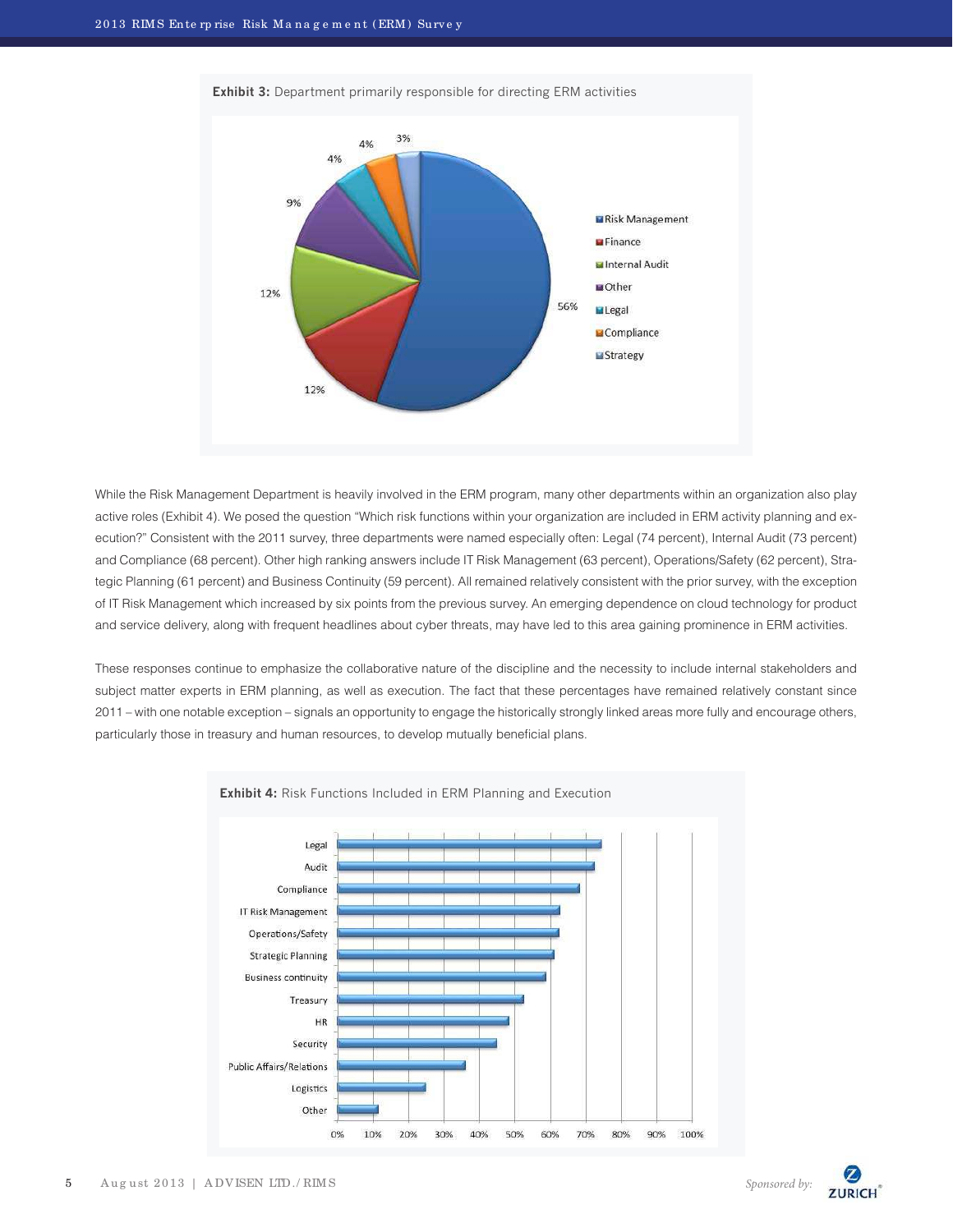#### **ERM Program Drivers**

Board directive continued to be the most common driver of ERM programs but by less of a margin than in years past. In response to the question "Was the implementation and/or expansion of enterprise risk management program primarily motivated by", "board directive" was chosen by 26 percent of respondents. This is down 8 percentage points from the 2011 survey. The second highest answer was "risk manager" at 17 percent, followed by "regulatory requirement" at 14 percent (dropping from 18 percent) and "other" at 12 percent. The "other" write-in responses varied but a significant percentage of respondents cited that ERM was an executive-level directive (Exhibit 5). Grass roots success and the impact of rating agencies as precipitating program drivers dropped significantly from 2011 (from 11 percent to 3 percent, and 9 percent to 5 percent, respectively).



"Risk Manager" was not a choice for this question in 2011 but was added to this year's survey due to the high percentage of write-ins it received in the last survey. The fact that risk managers increasingly are the impetus of ERM programs should perhaps not be a surprise, based on the high percentage of risk management involvement previously discussed.

To some, ERM remains an abstract concept. A handful of organizations, however, have adopted or adapted ERM standards and frameworks in an attempt to formalize the discipline within their organizations. According to the results of this survey, more organizations are choosing to align their ERM programs with a specific standard or framework than in years past, as noted in the responses to "Our ERM program is most closely aligned with the following…" choices (Exhibit 6).

Growth in the use of the international ISO 31000 standard was the greatest, cited by 23 percent of respondents, a 5 percentage point increase from 2011. Second was the COSO ERM framework with 22 percent, a 2 percentage point increase from 2011. The most frequently chosen answer remained "Does not follow any particular standard or framework," accounting for 26 percent of responses, with 19 percent indicating they "don't know". The remaining survey choices each garnered less than 2 percent of the respondents. Whether an organization chooses to adopt one of these standards or, as recommended by productivity leader W. Edward Deming, adapt the standards and practices that work best within their organizations, risk professionals need to be knowledgeable about these and emerging standards in order to remain relevant.

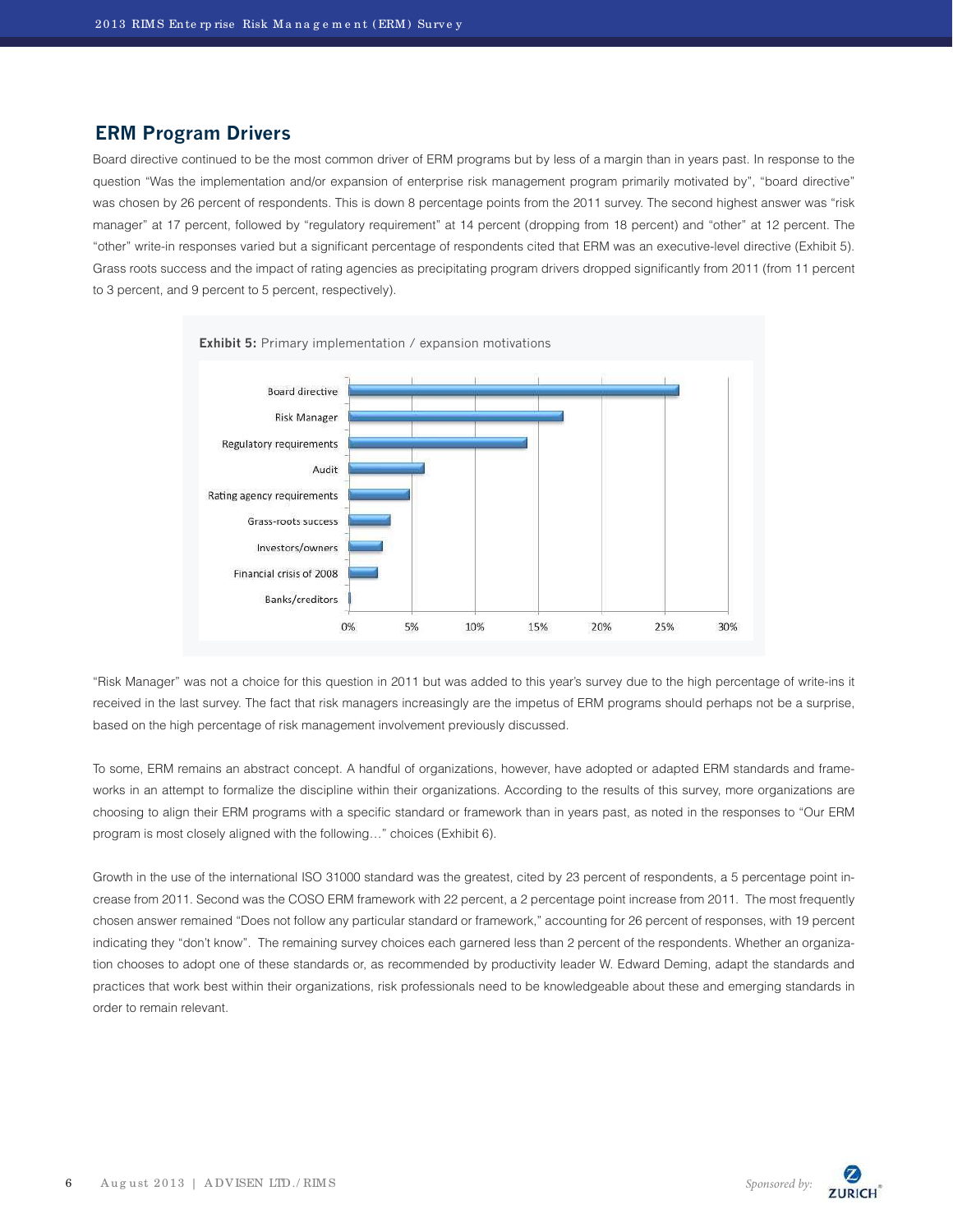

# **Satisfaction with ERM**

Participants were asked about their level of satisfaction with certain elements of their organization's enterprise risk management practices. The element with the highest degree of satisfaction remained "Understanding of risk issues among business units," which was assigned "Satisfied" by 59 percent of respondents, up notably from 52 percent in 2011. The elements with the lowest degree of satisfaction also remained essentially the same as in 2011 with "Organizational performance management tied to management's effectiveness in handling risk issues" assigned "Dissatisfied" by 42 percent (42 percent in 2011) and "Adoption rate of ERM practices throughout the organization" assigned "Dissatisfied" by 39 percent (41 percent in 2011) (Exhibit 7).



Participants were asked "Have you developed risk appetite and/or risk tolerance statements<sup>3</sup> within your organization?" Consistent with the 2011 survey (45 percent), 48 percent said no. As in previous years, organizations that develop risk appetite or risk tolerance statements vary as regards the level of the organization at which these statements are developed: 34 percent responded "Yes, Enterprise level" (34 percent in 2011), 19 percent said "Yes, Business unit or divisional level" as compared to 25 percent in 2011. Ten percent said "Yes, Department level" as compared to 15 percent in 2011. Based on these results, organizations appear to be reducing the use of business and department level risk appetite and tolerance statements.

**ZURICH**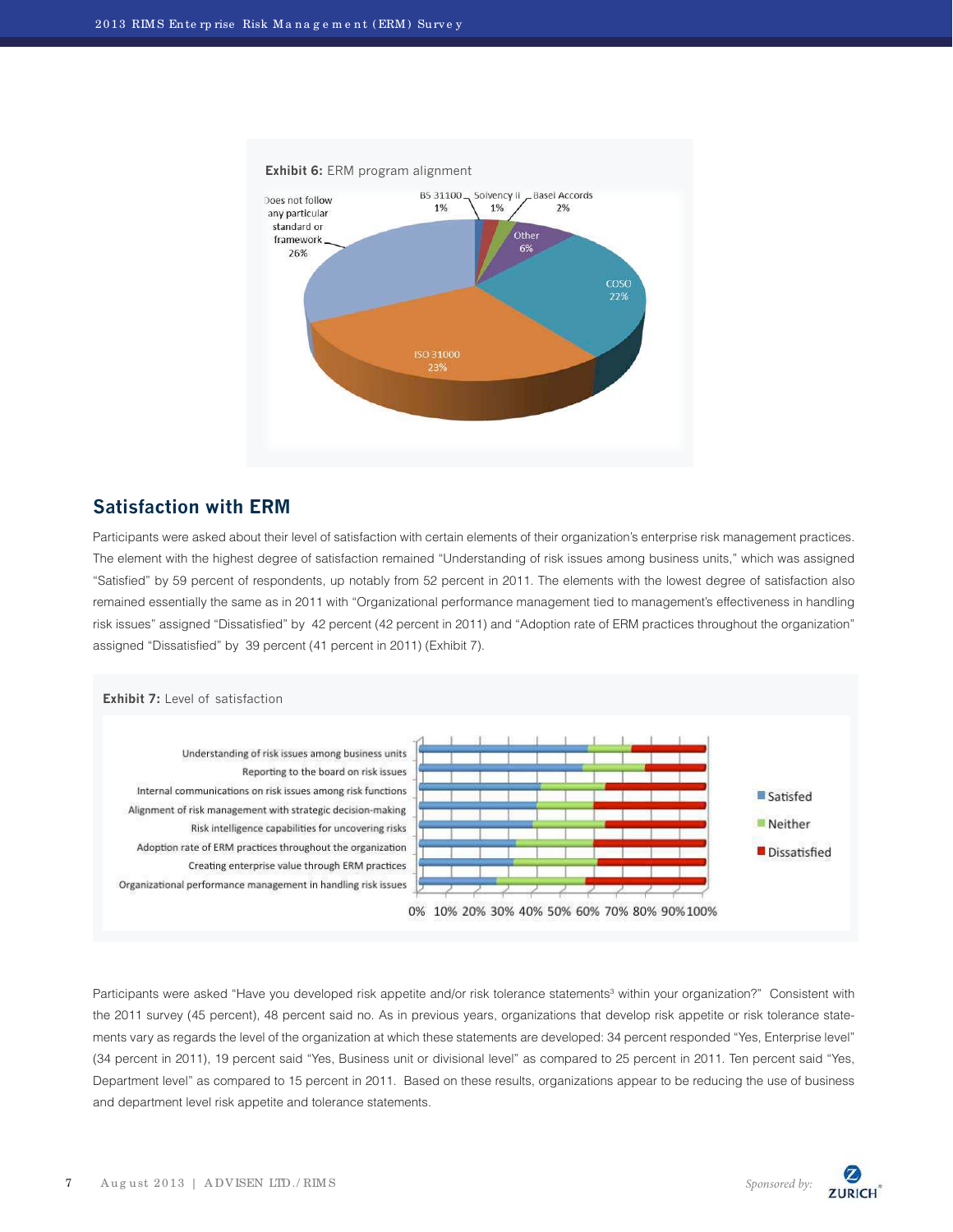# **The Value of ERM**

When asked about the value their organization gains from an ERM program, a third of the respondents found the primary value to be increasing risk awareness, followed by avoiding and/or mitigating risk (22 percent), increased certainty in meeting strategic and operational objectives (16 percent) and eliminating silos, e.g. view entire portfolio of risk; and increased coordination (13 percent each) (Exhibit 8). These results may reflect an increased interest in ERM activities by executive management, including the board of directors, to obtain a more holistic view of organizational risk.



#### **ERM Expectations and Effectiveness**

In this year's survey, we focused on executive management's expectations of the ERM Program (Exhibit 9) in order to compare how effective respondents believe their programs are in relation to these expectations. We asked respondents to indicate the top three expectations in order of importance (1 being most important). "Providing reasonable assurance that risks are managed" was ranked the top expectation, followed by "aligning risk appetite and strategic risks" and "improved certainty." Two others ranked high when combining primary and secondary expectations: "minimizing operational surprises and reducing losses" and "providing verifiable financial savings and cost avoidance."



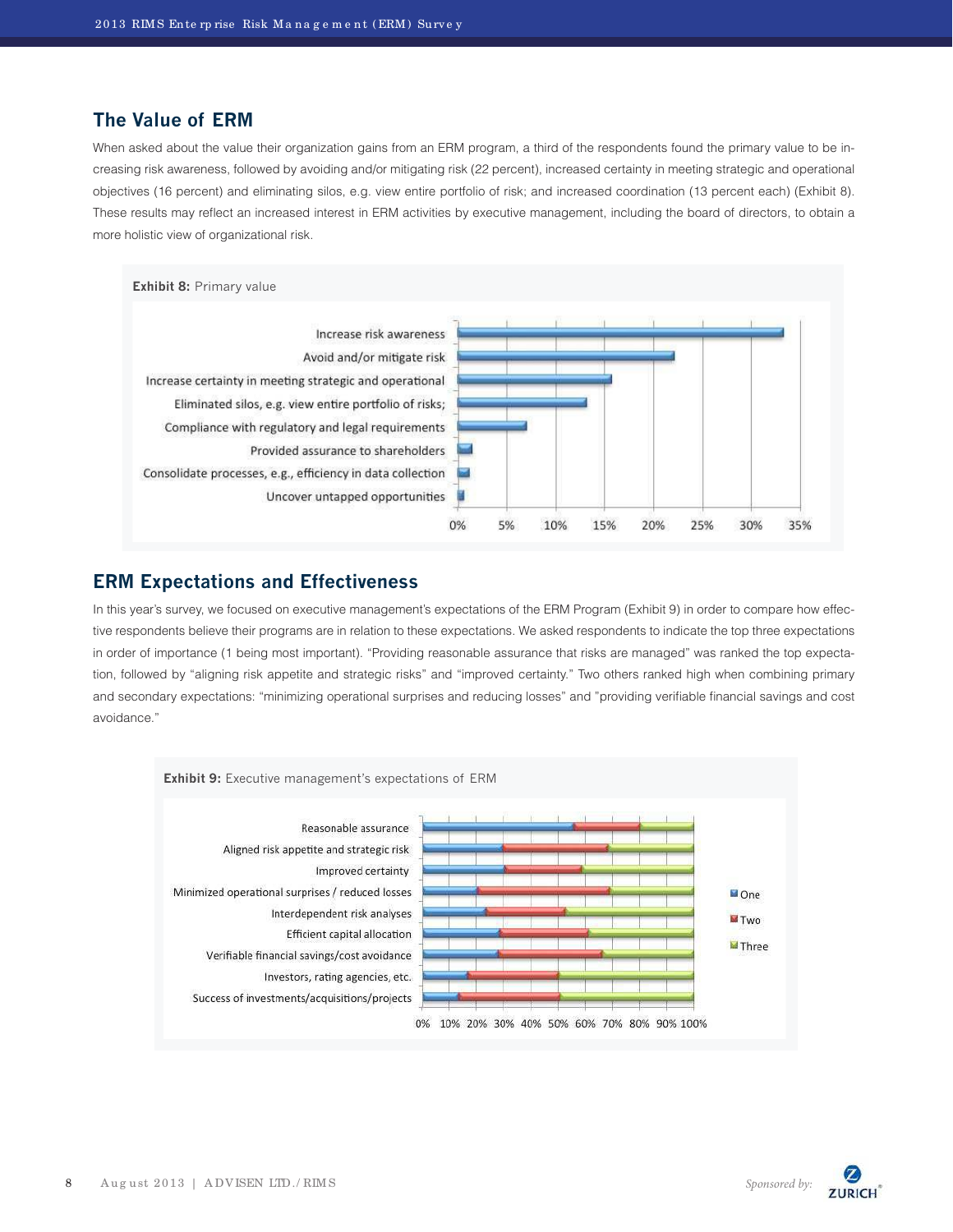Using a scale of "1 = is not effective at all" and "5 = is highly effective" to rate their ERM program activities, survey participants were asked to rate the effectiveness of their organizations in various ERM categories. The results in Exhibit 10 indicate that nearly 70 percent of respondents believe that they are most effective in taking action on identified important and relevant risks, which aligns well with executive management's expectations for assurance that risks are being managed. Nearly 50 percent noted that they were very or highly effective in instilling awareness of risk as a decision-making discipline, which also aligns well with executive management's expectations.

The results also revealed a clear opportunity for improvement when it comes to executive management's expectations for aligning risk appetite and strategic risk. Nearly 20 percent of the respondents noted that they were least effective or not effective at all in linking risk management with corporate strategy and planning, with only 10 percent indicating that they are very effective in this area. Additionally, over 25 percent noted that they were least effective or not effective at all in clearly articulating risk appetite and tolerances, with less than 10 percent indicating that they are very effective in this area.



# **Perceived Maturity of ERM Program**

Based on the seven RIMS Risk Maturity Model attributes noted in Exhibit 11, survey participants were asked to rate the maturity of their ERM programs, from ad hoc to a leadership level. The results remained relatively consistent when compared to the 2011 survey results. Very few respondents believe that their ERM programs have attained the highest maturity level (leadership) in any category. Adoption of ERM-based approach again was the attribute mostly consistently rated at the leadership level, with 14 percent claiming this achievement. Performance Management remained the most immature attribute with only 2 percent claiming leadership status and 26 percent claiming to be "ad hoc or non-existent." When asked which of the same attributes they wanted to see mature to a higher level, 89 percent chose Risk Appetite Management, while 86 percent chose Uncovering Risks and Opportunities and Root Cause Discipline equally as needing more mature practices within their organizations. These results are based on perceptions. Risk professionals and internal auditors will want to compare these perceptions with the maturity of their own programs and practices by taking the RIMS Risk Maturity Model free selfassessment (available on RIMS website).

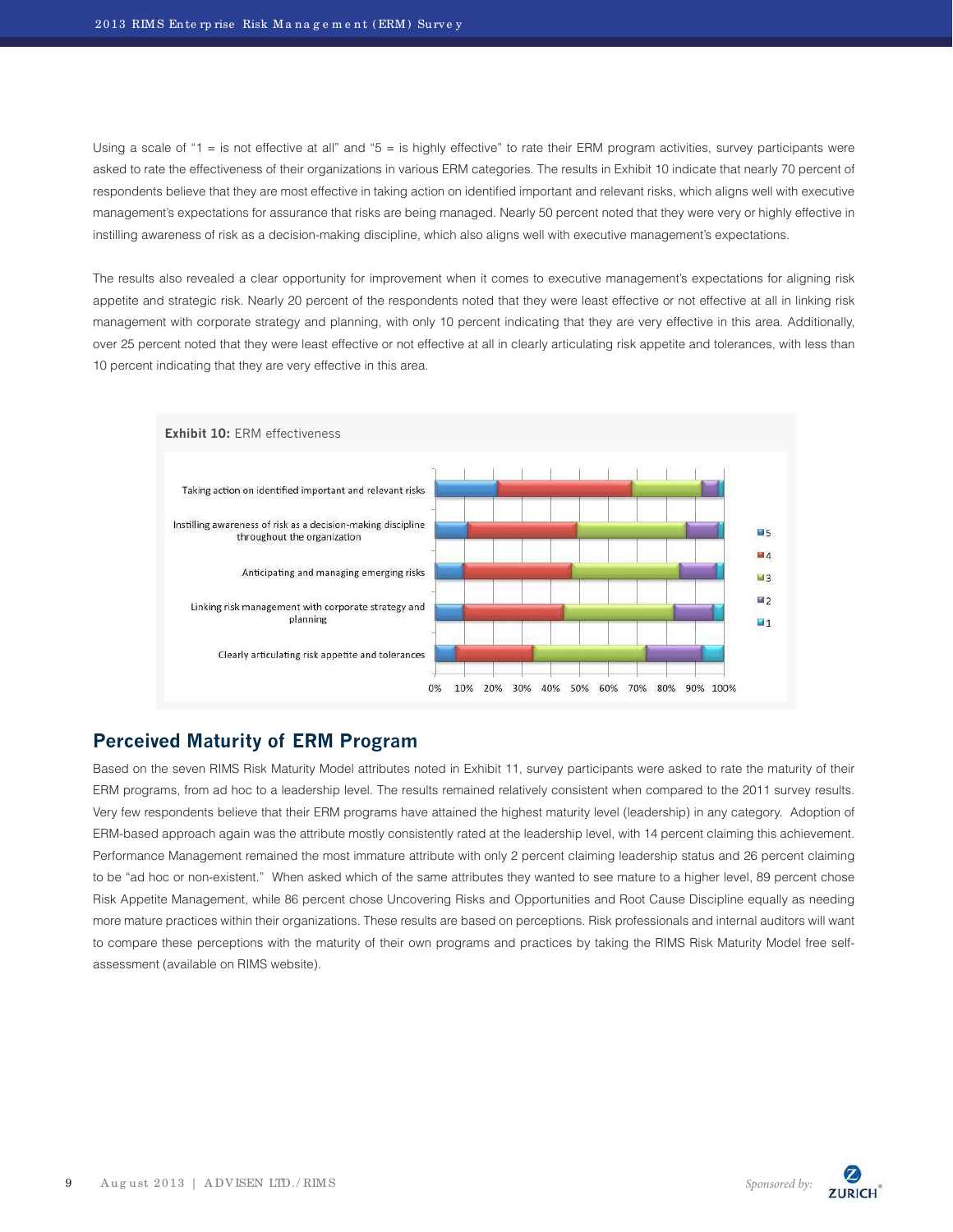

# **Risk Reporting**

In the 2013 survey, we asked about risk reporting practices, both at the board and executive level. As shown in Exhibit 12, results were split fairly evenly at the board level between the full board (24 percent) and the audit committee (25 percent), followed by a separate risk committee (19 percent), with the remainder split among other board committees (each less than 10 percent). Only 3 percent reported that no regular board review process is in place.

These results appear to confirm that risk reporting is being expanded to either the full board or a separate risk committee, rather than to the Audit Committee as has been historic practice.



# *Board Reporting Frequency*

When asked how often the top risk executive reports to the board (Exhibit 13), 38 percent responded that reports were made to the board quarterly, 20 percent annually and 17 percent semi-annually. Six percent reported on risks monthly, with 10 percent reporting "as needed". Only 4 percent of the respondents indicated that the top risk executive did not report to the board or one of its committees.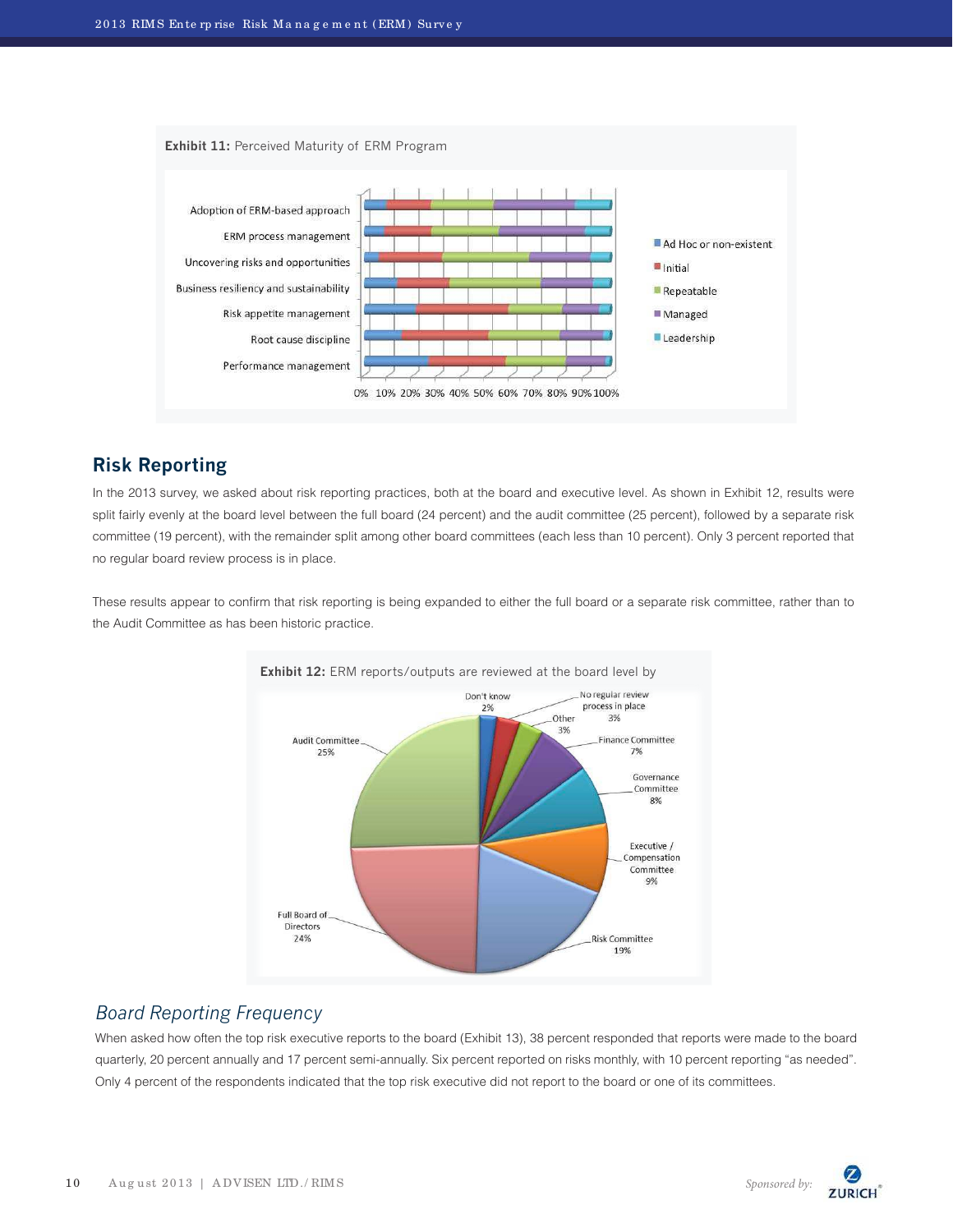

While nearly 45 percent of the total respondents indicated reports most often are made "quarterly or more frequently", we noted a difference in reporting frequency depending on which board committee is responsible for risk oversight (Table 1). Perhaps not surprisingly, when a separate board risk committee has oversight, reports most often are made "quarterly or more frequently", as indicated by 58 percent of the respondents with risk committees. Interestingly, reports more often are made "quarterly or more frequently" when the full executive/compensation committees or full boards have risk oversight responsibilities (55 percent and 52 percent respectively), while reports to audit committees are equally balanced in frequency between "annually or semi-annually" and "quarterly or more frequently". When no regular review process is in place, reports generally are not made (41 percent) or only made as needed (28 percent). The increased reporting frequency when the full board, risk committee or executive/compensation committee has risk oversight may be indicative of a higher significance given to risk management within these organizations.

| Table 1.<br><b>Board Reporting Frequency by</b><br><b>Risk Oversight</b> | Annually or<br>Semi-<br>Annually | Quarterly or<br>More<br>Frequently | As needed | Does not<br>report |
|--------------------------------------------------------------------------|----------------------------------|------------------------------------|-----------|--------------------|
| <b>Risk Committee</b>                                                    | 32%                              | 58%                                | 10%       | 0%                 |
| <b>Executive/Compensation Committee</b>                                  | 37%                              | 55%                                | 8%        | 0%                 |
| <b>Full Board of Directors</b>                                           | 40%                              | 52%                                | 6%        | 1%                 |
| <b>Audit Committee</b>                                                   | 46%                              | 46%                                | 6%        | 2%                 |
| <b>Finance Committee</b>                                                 | 42%                              | 46%                                | 9%        | 3%                 |
| Governance Committee                                                     | 47%                              | 42%                                | 9%        | 1%                 |
| No regular review process in place                                       | 21%                              | 10%                                | 28%       | 41%                |
|                                                                          |                                  |                                    |           |                    |

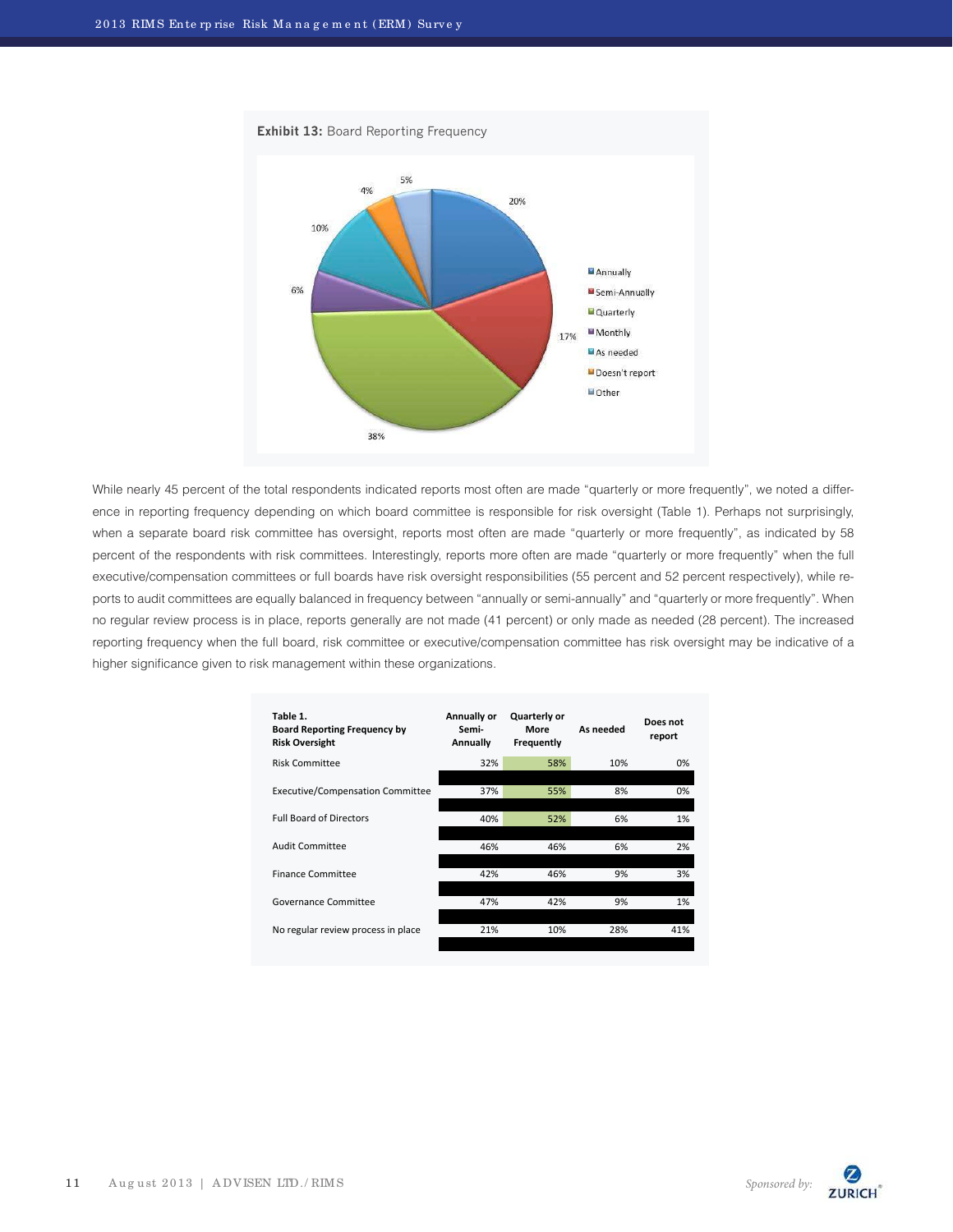### *Management Review*

When asked about reporting to the executive level on ERM outputs (Exhibit 14), 23 percent of the respondents indicate that the CFO is the primary reviewer, followed closely by the CEO and Executive Committee at 20 percent each, along with a Management Risk Committee review at 19 percent. Only 2 percent indicated there was no regular review process in place at the executive level. This rather even distribution indicates that there is no consensus around which executive or committee has primary responsibility for reviewing ERM outputs and reports; organizations appear to be choosing what works best for their purposes.



When asked about the types of reports and tools that are being used for monitoring and reporting purposes (on a scale of 1 to 5 with 5 being extensively and 1 being little or no use), over 20 percent of the respondents indicated that risk registers are used extensively (Exhibit 15). Slightly fewer indicated extensive use of risk maps and portfolio views. Over 40 percent indicated that risk registers along with governance rules (that is, reporting tied to risk objectives) are extensively or generally used. Dashboards, automated reporting and performance incentive management reports and tools are least used.



As boards and executive management require more informed analyses, an opportunity exists for using reporting forms in addition to risk registers, such as key performance and risk indicators, more extensively. These types of reports tend to more closely align risk appetite and strategic risk, one of the key executive management expectations noted earlier in the report. Dashboards provide an opportunity to convey information and trending in a succinct and easily understandable way, without reams of data.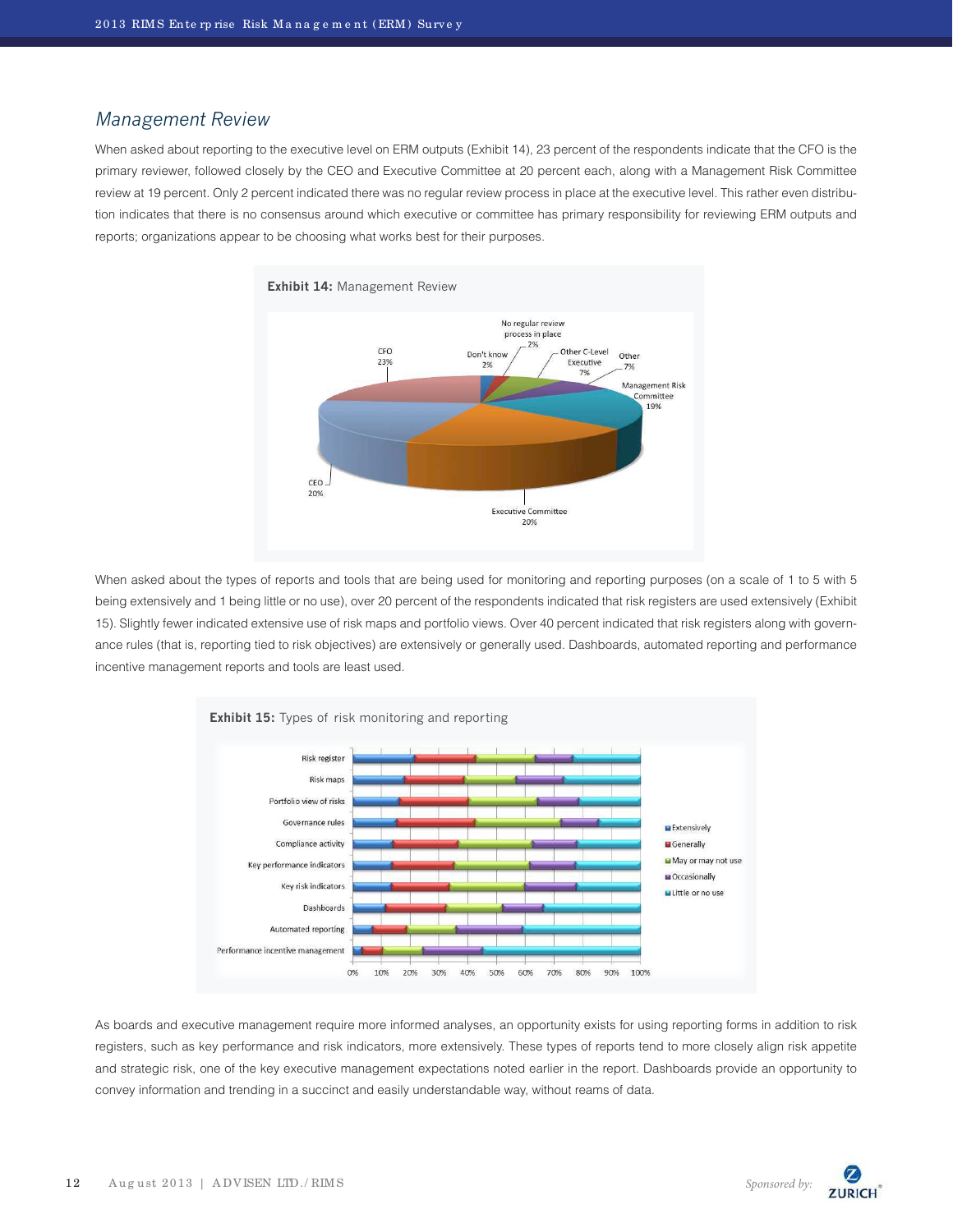#### **Conclusion**

In the 2011 survey, we concluded: "Although many organizations are still at the earliest stages of ERM implementation, and other organizations struggle to fully implement efficient and effective ERM programs, it is clear that ERM, and the role of the risk manager, is increasingly a valued part of corporate culture and business practices." In 2013, we find that ERM indeed has reached "critical mass" as a management discipline with more than 60 percent of the respondents having fully or partially implemented ERM programs. Risk managers act as motivators and, by a wide margin, continue to take primary responsibility for directing ERM activities, with 97 percent engaged in ERM activities in some way. Of note is the emergence of the Finance Department as an ERM leader, potentially signifying a demand for risk impact analyses to include more detailed financial metrics, such as risk outcomes on capital, liquidity and earnings.

Many other departments play active roles in ERM planning and execution, most notably legal, internal audit and compliance, and increasingly IT Risk Management. Nevertheless, the 2013 survey results signal an opportunity to engage these as well as other functions, such as strategic planning, operations, business continuity, treasury and human resources, in a concerted way. More organizations are choosing to align their ERM programs with a specific standard or framework, with notable growth in the use of the international ISO 31000 standard, although more than a quarter of the respondents indicate that they do not follow any particular standard or framework. This may be an opportunity to adopt - or adapt - published practices in ways to advance risk management to further organizational goals and objectives.

The primary cited value that organizations gain from ERM programs is increasing risk awareness, followed by avoiding and/or mitigating risk and increasing certainty in meeting strategic and organizational objectives. While nearly 60 percent of the respondents are satisfied both with the understanding of risk issues among business units and how they are reporting to the board on risk issues, over 40 percent are dissatisfied with ERM's alignment with strategic decision-making and organizational performance management in handling risk issues. In comparing what the respondents reported as executive management's primary expectations of the ERM program with the effectiveness of the ERM program, we found both alignment and potential misalignment. Nearly 70 percent of respondents believe that they are most effective in taking action on identified important and relevant risks and 50 percent noted that they are very or highly effective in instilling awareness of risk as a decision-making discipline. Both align well with executive management's expectations for assurance that risks are being managed. On the other hand, executive management's expectations for aligning risk appetite and strategic risk may not be fully lined up, which presents a significant opportunity for improvement. Twenty percent report that they are least effective or not at all effective in linking risk management with corporate strategy and planning. Additionally, over 25 percent noted that they are least effective or not effective at all in clearly articulating risk appetite and tolerances. Only ten percent or less indicated that they are highly effective in these two areas.

Again this year, few respondents characterized their programs as fully mature. For example, nearly 60 percent said their programs are ad hoc or in the initial stages in the risk appetite management and performance management attributes. More than 40 percent expressed dissatisfaction, primarily with three elements of their organizations' risk management practices. Among the practices with the lowest levels of satisfaction are 1) organizational performance management tied to management's effectiveness in handling risk issues, 2) adoption rate of ERM practices throughout the organization, and 3) alignment of risk management with strategic decision-making.

In this year's survey, we asked about risk reporting practices, both at the board and executive level. The results seem to confirm that board risk reporting is occurring more often at the full board (24 percent) or to a separate board-level risk committee (19 percent) than in the past, when the Audit Committee held primary responsibility for risk management oversight. That said, 25 percent indicate that the top risk executive indeed is reporting to the Audit Committee. Board reporting frequency is conducted most often on a quarterly basis (38 percent). Another 37 percent report to the board either annually (20 percent) or semi-annually (17 percent). Board reporting frequency appears to increase when risk oversight responsibility falls to a separate board risk committee, the executive/compensation committee or the full board of directors, with more than 50 percent reporting quarterly or more frequently. ERM reports to management are generally reviewed by the CFO, CEO, Executive Committee or a Management Risk Committee. Risk registers are used extensively by more than 20 percent of the respondents; slightly fewer use risk maps and portfolio views extensively. As boards and executive management require more informed analyses, an opportunity exists for using reporting forms – such as dashboards with key performance and risk indicators - that more closely align risk appetite and strategic risk in order to meet expectations.